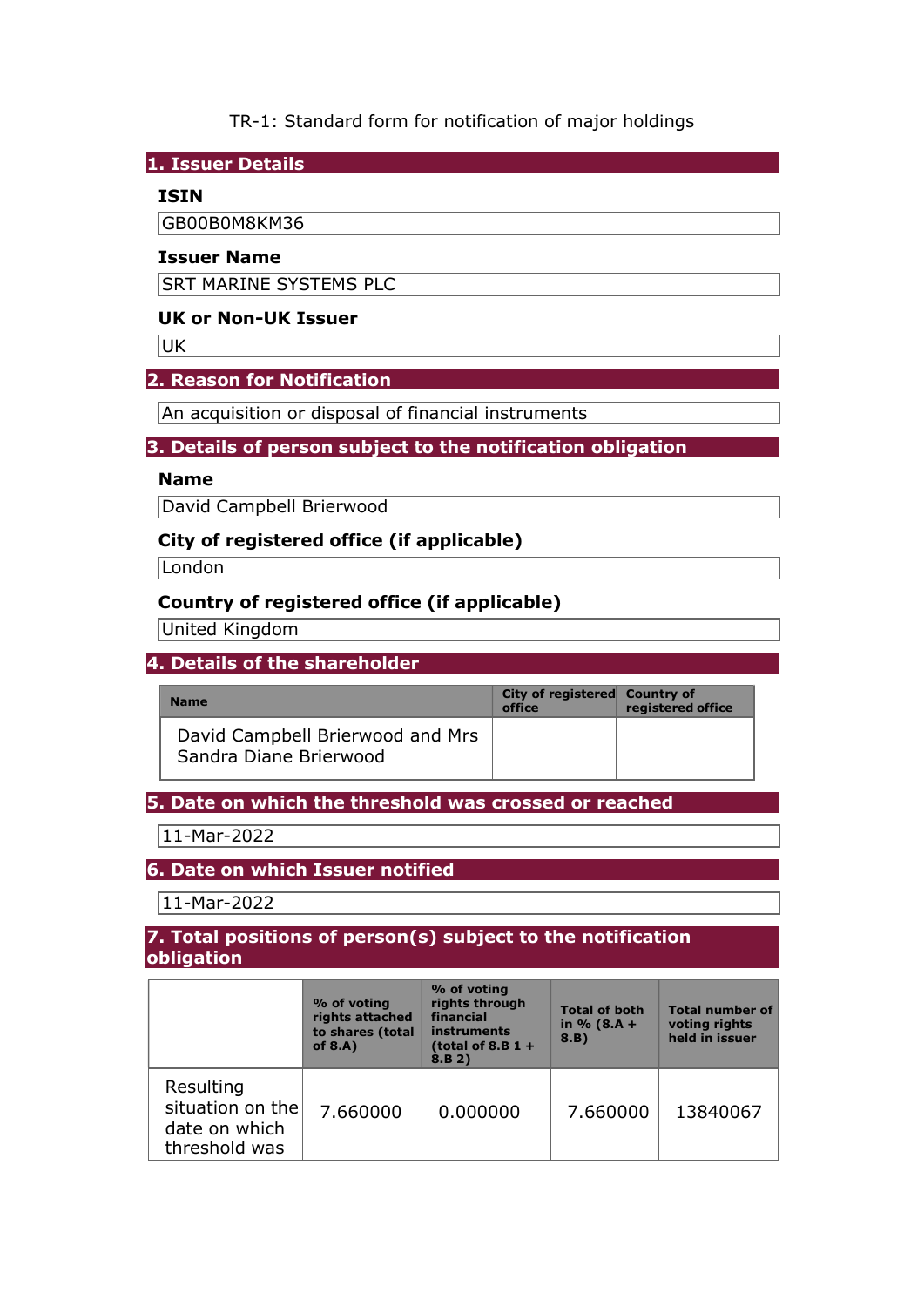| crossed or<br>reached                                      |          |          |          |         |
|------------------------------------------------------------|----------|----------|----------|---------|
| Position of<br>previous<br>notification (if<br>applicable) | 5.400000 | 0.000000 | 5.400000 | 8796667 |

### 8. Notified details of the resulting situation on the date on which the threshold was crossed or reached

#### 8A. Voting rights attached to shares

| <b>Class/Type of</b><br>shares ISIN code(if voting rights<br>possible) | <b>Number of direct</b><br>(DTR5.1) | Number of<br>indirect voting<br>rights (DTR5.2.1) | % of direct voting<br>rights (DTR5.1) | $\mathcal V$ of indirect<br>voting rights<br>(DTR5.2.1) |
|------------------------------------------------------------------------|-------------------------------------|---------------------------------------------------|---------------------------------------|---------------------------------------------------------|
| GB00B0M8KM36                                                           | 13840067                            |                                                   | 7.660000                              |                                                         |
| Sub Total 8.A                                                          | 13840067                            |                                                   | 7.660000%                             |                                                         |

### 8B1. Financial Instruments according to (DTR5.3.1R.(1) (a))

| <b>Type of financial</b><br>instrument | date | Expiration Exercise/conversion<br>period | Number of voting rights that<br>may be acquired if the<br>instrument is<br>exercised/converted | $%$ of<br>votina<br>rights |
|----------------------------------------|------|------------------------------------------|------------------------------------------------------------------------------------------------|----------------------------|
| Sub Total 8.B1                         |      |                                          |                                                                                                |                            |

### 8B2. Financial Instruments with similar economic effect according to (DTR5.3.1R.(1) (b))

| <b>Type of</b><br>financial<br>instrument | <b>Expiration</b><br>date | <b>Exercise/conversion</b><br>period | Physical or cash Number of<br>settlement | voting rights | $\%$ of<br>votina<br>riahts |
|-------------------------------------------|---------------------------|--------------------------------------|------------------------------------------|---------------|-----------------------------|
| Sub Total 8.B2                            |                           |                                      |                                          |               |                             |

### 9. Information in relation to the person subject to the notification obligation

1. Person subject to the notification obligation is not controlled by any natural person or legal entity and does not control any other undertaking(s) holding directly or indirectly an interest in the (underlying) issuer.

## 10. In case of proxy voting

#### Name of the proxy holder

## The number and % of voting rights held

The date until which the voting rights will be held